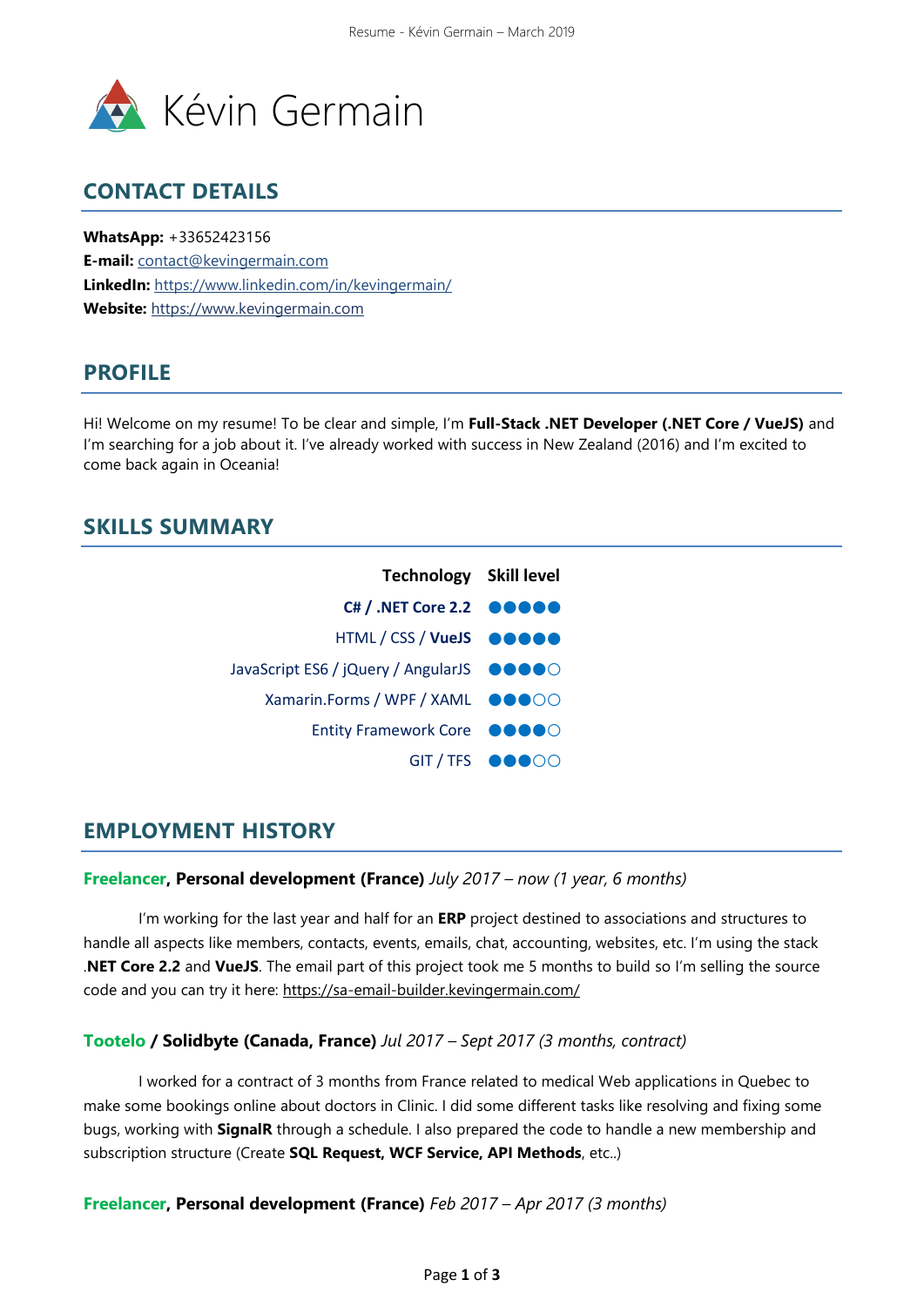I worked on my personal Android application Poly Calcul [\(http://polycalcul.kevingermain.com/](http://polycalcul.kevingermain.com/)). It's an application to calculate some shapes (area, volume, perimeter, angle, side) in mathematics. It's available on the Play Store. The technology I used is **Xamarin.Forms** so my application can be available for the iPhone and Windows Store as well.

#### **Smartrak, Hamilton (New Zealand),** *Jul 2016 – Oct 2016 (4 months contractor)*

I worked at **Smartrak**, a company specialized in GPS solution for companies (common transport, pool car, health, building vehicle, police, etc.) as a contractor to help for a migration of an old project from Motorola Zeon to our solution and participate to resolve multiple different tasks like **Analyze the delta of 2 databases**.

I write some Unit Tests with NUnit and generate different reports in Excel format and make a bulk system import. I also maintain the front-end part with some JavaScript and the backbone library. My team was working with the agile **method Scrum** (daily meeting, sprints, pair programming, continuous integration, etc.) and using products like **Octopus, TeamCity, Slack, Atlassian**, Redmine and **JIRA** where I took issues reported by customers and resolved them.

#### **Sysmex, Auckland (New Zealand)** *Mar 2016 – May 2016 (3 months contractor)*

I worked at Sysmex New Zealand to maintain an application designed for laboratories of testing. Sysmex is engaged in the health care business. My main tasks were to work with a team of 6 people to develop WAM, a modular WPF application for laboratories of testing. Technologies were WPF with the .NET Framework 4.6 and the source control TFS. I maintained the application, integrated new modules and proposed some new solutions/features. I refactored some existing code to make it more dynamic and easier to maintain (reflection).

#### **S-money, Paris (France)** *Oct 2014 – Dec 2015 (1 year and 3 months full-time)*

I worked for **S-money** (system of mobile payment (client of MCNEXT), a subsidiary of the **second French bank group BPCE.** My main tasks were the development of a **Web mobile application** for the national French railway company (SNCF) to allow users to buy breakfast or lunch. The tech stack I've used was "AngularJS 1.4", "Bootstrap 3" and WEB API (.NET) with C#. I've built the project from A to Z and Setting up all aspects of development (front-end / back-end / data / SQL.

### **Infeeny (ex MCNEXT), Paris (France)** *Apr. 2014 – Sept 2014 (6 months full-time in an internship with Master degree)*

I did a six-month internship during my last student year at MCNEXT (French company specialized in Microsoft technologies). My main task was working on a system to generate surveys with AngularJS and Web API 2. I wrote my graduation thesis **(70 pages)** on this project.

#### **SolidByte, Montréal (Canada)** *Feb 2013 – Oct 2013 (part time and full-time internship)*

I worked for SolidByte during the 4th year of my studies. It was my first international experience and my first experience with .NET within a company. My main tasks were the development of an affiliate program for Spinelli (Car Dealerships in Montreal) with ASP .NET MVC 4.